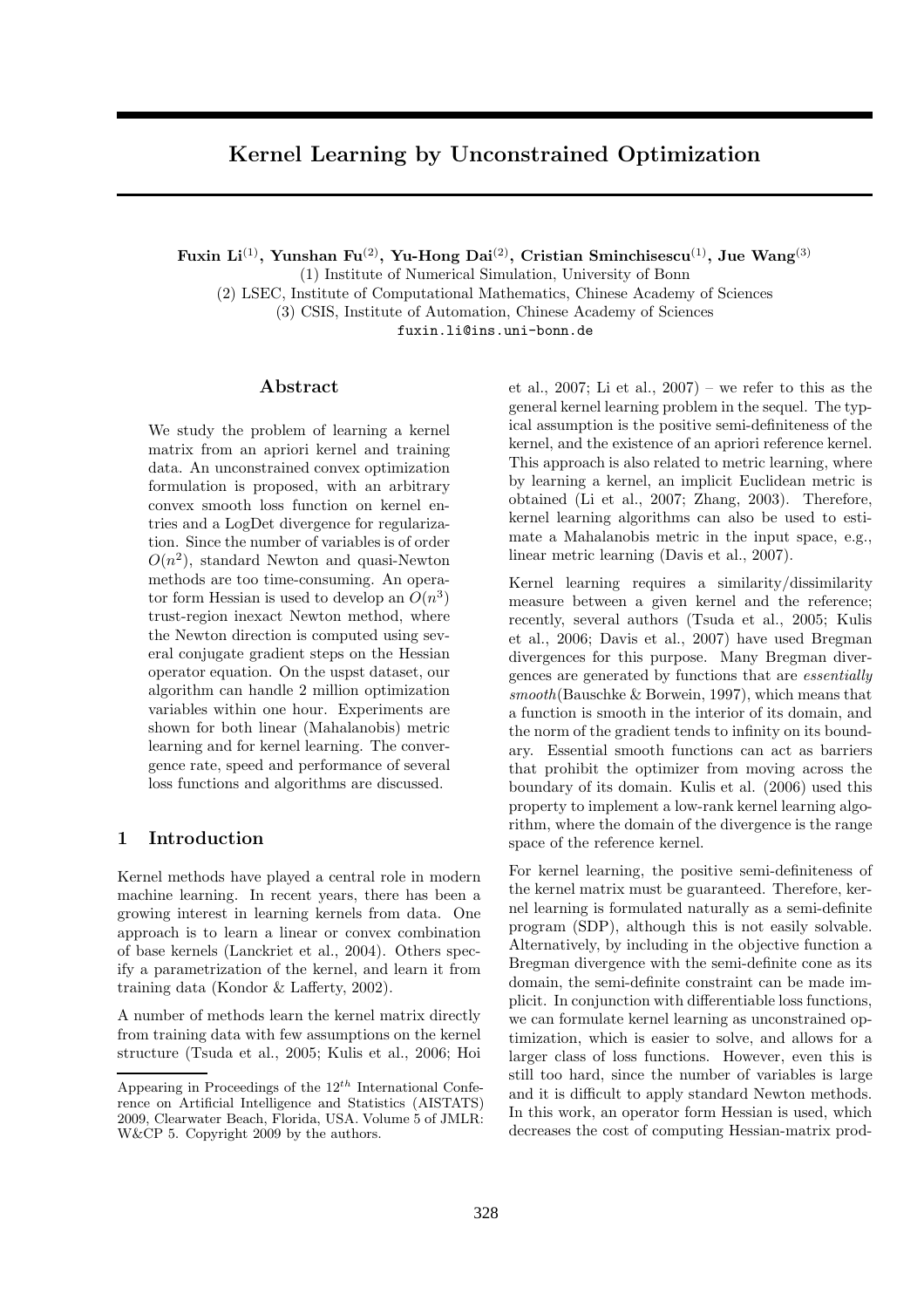ucts to  $O(n^3)$ . Based on it, we use a trust-region Newton method, where inexact Newton directions are computed with several conjugate gradient steps, based on the Hessian operator equation. On the uspst dataset, the method is capable of optimizing 2 million kernel matrix entries in less than an hour. Notably, the regularization path of the problem coincides with the central path of the interior-point method. It is thus possible to obtain many points on the regularization path using a warm-start strategy with little computational overhead – in fact, computing a number of solutions with different regularization parameters is sometimes faster than computing a single one.

The framework can flexibly work with any secondorder differentiable convex loss function on the kernel matrix. We can not only approximate the loss used in most previous work, but also introduce new loss functions. In the experiments we use several loss functions with different datasets and make comparisons.

The paper is organized as follows: Sec. 2 reviews Bregman divergences as well as our unconstrained formulation of kernel learning. Sec. 3 presents trust-region inexact Newton methods to solve the optimization problem. Algorithmic details are discussed in Sec. 4. Different loss functions and related work are summarized in Sec. 5. Experimental results are presented in Sec. 6; we conclude in Sec. 7.

# 2 Kernel Learning with Bregman **Divergences**

We use  $n$  to denote the total number of labeled and unlabeled examples, m the number of labeled examples,  $d$  the number of dimensions of the input data,  $c$  the number of training constraints, I the identity matrix and 1 the vector of all ones.

### 2.1 Bregman Matrix Divergences

Let  $\phi(X)$  be a strictly convex differentiable function of a matrix  $X$ . The Bregman matrix divergence of  $X$ is defined as (Kulis et al., 2006):

$$
D_{\phi}(X, Y) = \phi(X) - \phi(Y) - tr((\nabla \phi(Y))^T (X - Y)), (1)
$$

where  $tr(X)$  is the trace of X. Given  $\phi(X) = ||X||_F^2$ , we have  $D_{\phi}(X, Y) = ||X - Y||_F^2$ , the squared Frobenius norm. We are primarily interested in Bregman divergences that have  $\overline{dom(D_\phi)} = \{X | X \succeq 0\}$ , the cone of positive semi-definite matrices. We are also interested in those Bregman divergences that are generated from essentially smooth functions, which satisfy

$$
\lim_{t \downarrow 0} \langle \nabla \phi(X + t(Y - X)), Y - X \rangle = -\infty
$$
  

$$
\forall X \in \text{bd}(\text{dom}\phi) \text{ and } Y \in \text{int}(\text{dom}\phi).
$$

A Bregman divergence generated from an essentially smooth function is a good barrier since it has the property that  $\lim_{Y_n \to Y \in bd(dom(f))} D_f(X, Y_n) \to +\infty$ (Bauschke & Borwein, 1997).

In this work, we use the LogDet divergence, generated from the function  $\phi(X) = -\log \det X$ . Noticing that  $\nabla \phi(X) = -X^{-1}$ , the matrix divergence is<sup>1</sup>:

$$
D_{LogDet}(X,Y) = tr(XY^{-1}) - \log \det(XY^{-1}) - n. (2)
$$

We focus on the LogDet divergence in this paper since it is easy to compute numerically, but the algorithms and the discussion applies to other divergences generated from essentially smooth functions, e.g. von Neumann divergence (Kulis et al., 2006). Instead of using (2) to compute the LogDet, we take advantage of  $Y \succeq 0$  and use factorization  $Y^{-1} = ZZ^T$ . The trace and determinant of  $Z^T X Z$  are then computed instead of  $XY^{-1}$ . Cholesky factorization is used to compute the determinant. Using this decomposition, we can also detect when the matrix  $X$  has become indefinite.

### 2.2 Kernel Learning Formulation

When only the semi-definiteness of kernels is assumed, the admissible class is very large and it is easy to design kernels that fit the information given in the training data perfectly, e.g., the idealized kernel in (Cristianini et al., 2002). However, this would have little generalization ability without regularization. Our choice of regularizer is to bias the estimated kernel to an apriori one, with Bregman divergence acting as distance.

Let  $\psi(x)$  be a convex second-order differentiable function; the kernel learning problem is formulated as:

$$
f(K) = \min_{K \ge 0} \frac{\gamma}{m} \sum_{i=1}^{c} \psi(tr(KA_i)) + D_{\phi}(K, K_0), \quad (3)
$$

where  $K_0$  is the apriori kernel matrix and  $A_i$ ,  $i =$ 1, ..., c are given constraint matrices. A list of  $\psi(x)$ and  $A_i$ , including those used in previous work, are given in Table 2. Eq. (3) uses only convex mappings of linear constraints on the kernel matrix  $K$ , but arbitrary convex nonlinear constraints are also applicable.

By using a Bregman divergence with  $\overline{dom(D_{\phi})}$  =  $\{X|X \succeq 0\}$ , the constraint  $K \succeq 0$  is automatically satisfied. Another constraint common in kernel learning is centering  $K1 = 0$ . Kernels satisfying centering constraints has a 1-1 correspondence to a Euclidean distance matrix (Zhang, 2003). This can also be made implicit in (3), by specifying  $K_0 \mathbf{1} = 0$  and  $A_i \mathbf{1} = 0$ .

<sup>&</sup>lt;sup>1</sup>It is also possible to define similar divergences for rankdeficit matrices (Kulis et al., 2006), just sums up only the nonzero eigenvalues for  $\phi(X)$ .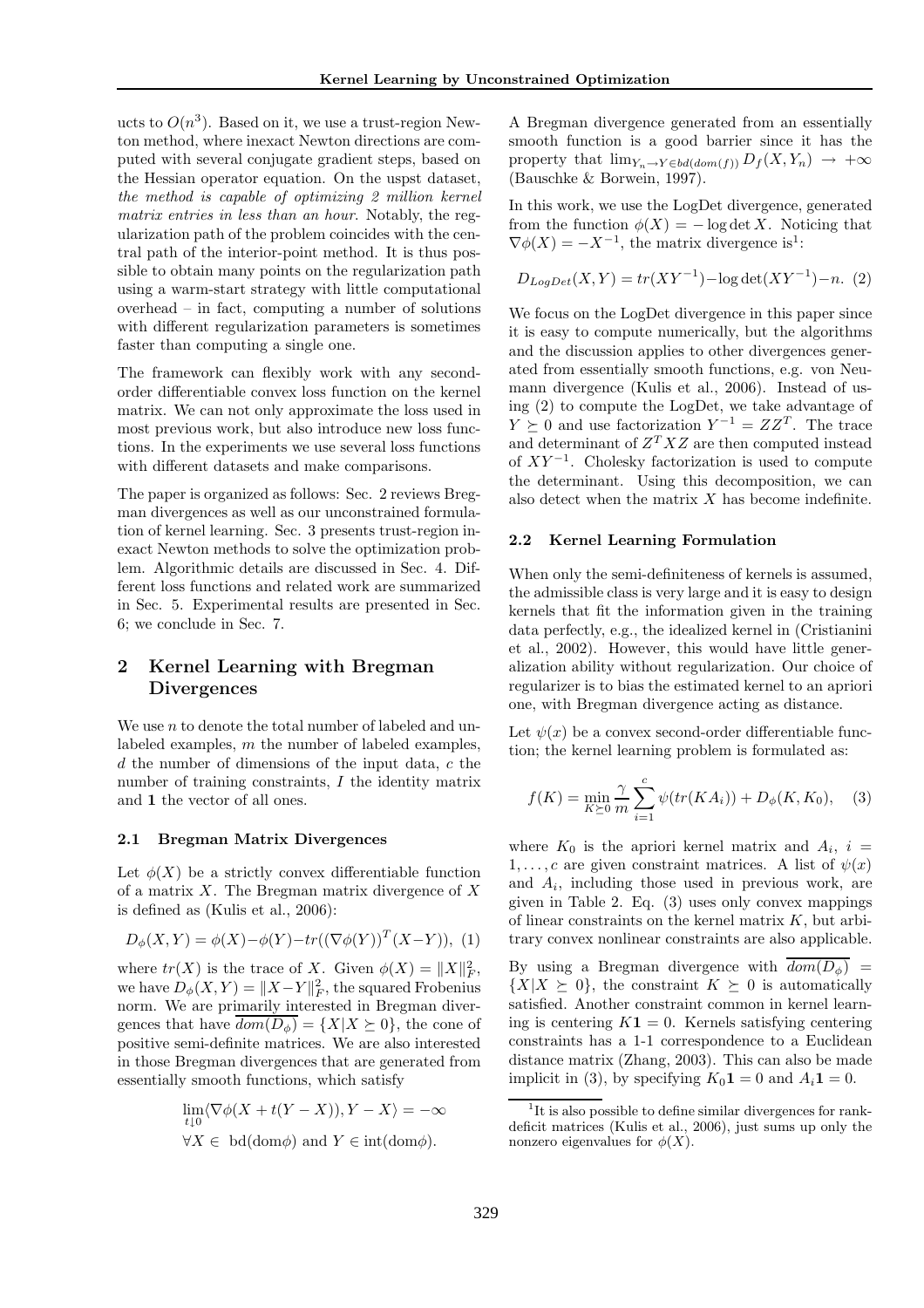Using (1) with the LogDet divergence, the gradient of the optimization problem is

$$
G = \frac{\gamma}{m} \sum_{i=1}^{c} \psi'(tr(KA_i))A_i + (K_0^{-1} - K^{-1}), \quad (4)
$$

and gradient descent methods can be applied to solve it. However, the convergence rate can be very slow. For an intuition, consider a simplified optimization problem, where  $K = \sum_{i=1}^{n} \lambda_i v_i v_i^T$ ,  $v_i$ s form an orthogonal basis of  $\mathbb{R}^n$  and  $\widetilde{\psi(x)} = 0$  for simplicity. Then the optimization will only be on the eigenvalues  $\lambda_i$ 

$$
\min_{\lambda} - \sum_{i=1}^{n} \log \lambda_i + \lambda_i tr(K_0^{-1} v_i v_i^T),
$$

where we dropped constants. The Hessian is diagonal with entries  $\frac{1}{\lambda_i^2}$ . If  $\lambda_i$  is small, its condition number will be large, slowing down the convergence of gradient descent significantly.

# 3 An Inexact Newton Method

For unconstrained optimization,  $\min_x f(x)$ , the Newton method starts with a point  $x_0$  sufficiently close to the optimal value  $x^*$ . In each step  $k$ , it sets  $x_{k+1} = x_k - H_k^{-1}g_k$ , where  $H_k$  is the Hessian of  $f(x)$ and  $g_k$  its gradient at  $x_k$ .

The Newton method is best known for its quadratic convergence rate. The success of interior-point methods on conic programming largely depends on this fast rate (Boyd & Vandenberghe, 2004). However, for our problem the Hessian matrix is of order  $O(n^2)$ , and contains  $O(n^4)$  entries. Instead of handling this directly, we resort on Hessian operators on matrices, in the Fréchet sense, which satisfy

$$
\lim_{\|T\|_F \to 0} \frac{\|G(K_0 + T) - G(0) - H(T)\|_F^2}{\|T\|_F^2} = 0,
$$

as described in (Renegar, 2001). The Hessian (operator) of our optimization problem is<sup>2</sup>

$$
H: \Delta K \mapsto \frac{\gamma}{m} \sum_{i=1}^{c} \psi''(tr(KA_i))tr(\Delta K A_i)A_i + K^{-1} \Delta K K^{-1}
$$
\n(5)

To obtain the exact Newton step D, one needs to compute  $D = H^{-1}(G)$  or solve the Newton equation  $H(D) = G$ , both intensive calculations. A large-scale optimization alternative (Nocedal & Wright, 2006) is the inexact Newton method that uses conjugate gradient to find an approximate solution to the Newton equation  $H(D) = G$ . Solving  $H(D) = G$  with conjugate gradient is equivalent to the following optimization problem:  $\min_D \frac{1}{2} \text{tr}(D^T H(D)) - \text{tr}(D^T G)$ . The

inexact solver stops when the Frobenius norm of the residual  $R = H(D) - G$  satisfies:

$$
||R_k|| \le \nu_k ||G_k||. \tag{6}
$$

Besides direction, we also need the step length in the inexact Newton case. One option is to line search along the estimated descent direction. However, line searches tend to miss-estimate the step length when the Hessian is badly conditioned (Nocedal & Wright, 2006). In our case, this tends to be the case for large  $\gamma$ , since the  $\gamma$ -related component of the Hessian can have low rank. To palliate this, we opt for a more sophisticated trust region method where the step length is controlled based on the size of the trust region. Specifically, a trust region is defined around the current iterate, assuming that a quadratic approximation of the objective is sufficiently accurate. We choose a step inside the trust region that minimizes the quadratic model. If the step estimate hits the boundary, the trust region is increased. If the step cannot provide satisfactory decrease of the objective, the trust region shrinks. We use the following standard second-order model for the trust region (Nocedal & Wright, 2006):

$$
\min_{D_k} \quad m_k(D_k) = \varphi(K_k) - \alpha tr(G_k D_k) \n+ \frac{1}{2} \alpha^2 tr(D_k H_k(D_k)) \n\text{s.t.} \quad ||D_k||_F \le \Delta_k,
$$
\n(7)

where  $\Delta_k$  is the size of the trust region. We decide on sufficient decrease based on  $\rho_k = \frac{\varphi(x_k) - \varphi(x_k - p_k)}{m_k(0) - m_k(p_k)}$  $\frac{m_k(n) - \varphi(x_k - p_k)}{m_k(0) - m_k(p_k)}.$  $\rho_k$  < 0 means the objective function does not decrease. In this case, the trust region shrinks before solving (7) again. If  $\rho_k$  is near 1, the step is good, and the size of the trust region is increased; otherwise, it remains unchanged. Details are similar to the ones in (Nocedal & Wright, 2006), Chap. 4. The conjugate gradient method is used to solve (7) approximately. The convergence rate of conjugate gradient depends on the distribution of Hessian eigenvalues (Nocedal & Wright, 2006). It is therefore advisable to improve this by preconditioning the Newton equation, so to make the eigenvalue distribution better behaved in the new coordinate system. Usually, it is possible to provide a matrix  $M = C<sup>T</sup>C$  the convergence rate relates to the eigenvalue distribution of  $C^{-T}HC^{-1}$  instead of H. For Hessian matrices, there are conventional preconditioning methods such as symmetric successive overrelaxation (SSOR) or incomplete Cholesky decomposition. However, these methods do not directly apply to Hessian matrix operators.

In our methods, we use the inverse of the second part of the Hessian as preconditioner. It is easy to derive as  $H_s^{-1}$ :  $\Delta K \mapsto K\Delta K K$ , where  $H_s : \Delta K \mapsto$  $K^{-1}\Delta K K^{-1}$  denotes the second part of the Hessian

.

<sup>&</sup>lt;sup>2</sup>If kernel matrices are rank-deficit,  $K^+$ , the Moore-Penrose pseudo inverse of K is used instead of  $K^{-1}$ .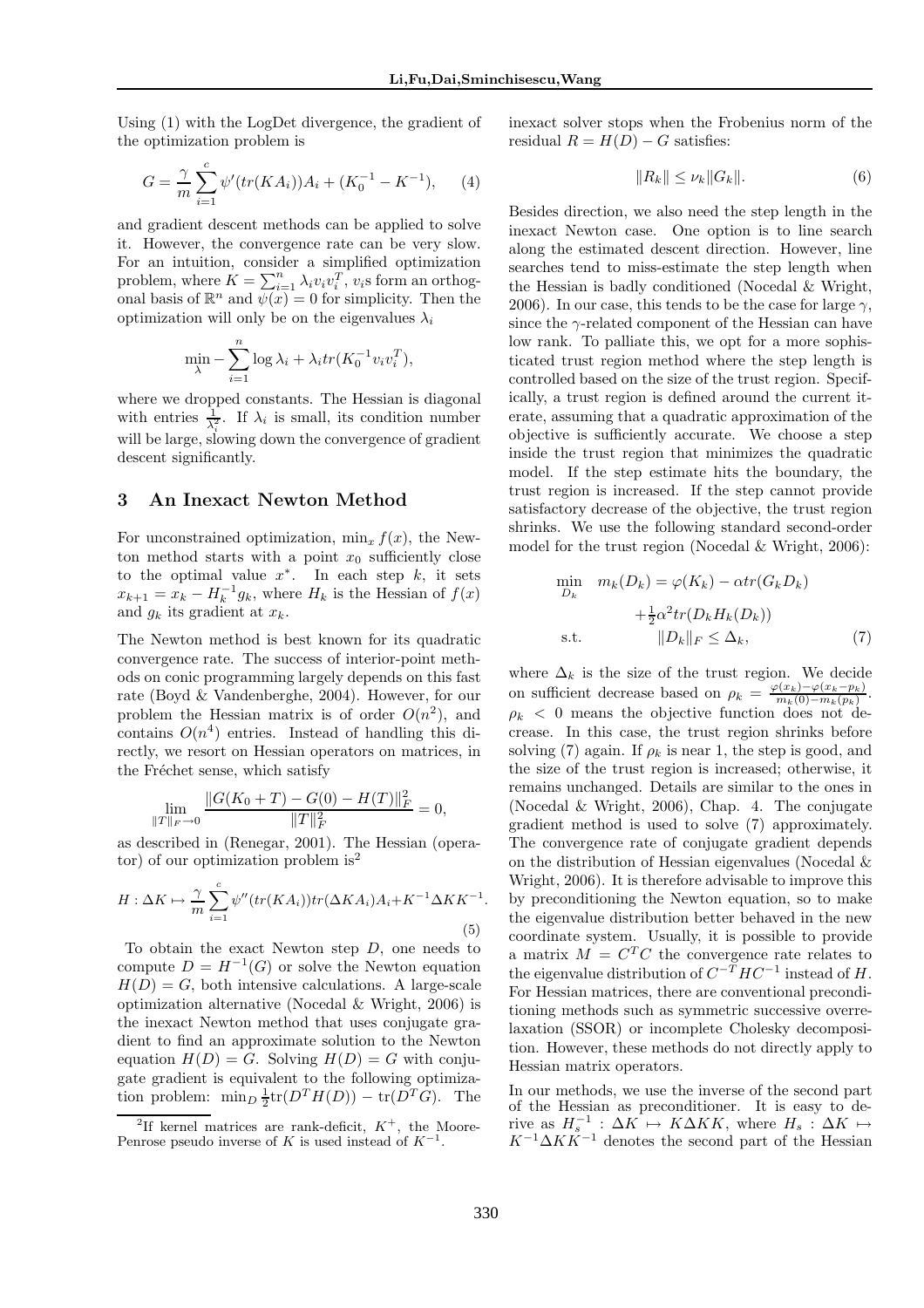(5). In this case,  $M^{-1} = H_s^{-1} = H_s^{-\frac{1}{2}} H_s^{-\frac{1}{2}}$ . After preconditioning,  $C^{-T}HC^{-1}$  becomes

$$
H_s^{-\frac{1}{2}}(H(H_s^{-\frac{1}{2}}(\hat{D}))) :
$$
  
\n
$$
\frac{\gamma}{m} \sum_{i=1}^c \psi''(tr(KA_i)) tr(A_i(K^{\frac{1}{2}}\hat{D}K^{\frac{1}{2}})) K^{\frac{1}{2}}A_i K^{\frac{1}{2}} + \hat{D}.
$$

The last part of the expression is an identity operator  $I(D) = D$ , a natural regularizer which makes the eigenvalue distribution of  $C^{-T}HC^{-1}$  more preferable. Based on (Nocedal & Wright, 2006) (Sec. 7.2) with preconditioner introduced above, we provide the preconditioned conjugate gradient algorithm in Table 1, where  $H_F: \Delta K \mapsto \frac{\gamma}{m} \sum_{i=1}^c \psi''(tr(KA_i))tr(\Delta K A_i)A_i$ is the first part of (5),  $Y_j = KR_jK$  is the preconditioned residual, and  $Q_j = K^{-1}P_jK^{-1}$  is an auxiliary matrix, from which we compute  $H(P_i) = H_F(P_i) + Q_i$ to avoid the matrix inversion  $K^{-1}DK^{-1}$  in (5).

### 4 Discussion

# 4.1 Convergence of the Algorithm

The following result guarantees the convergence rate:

**Theorem 1** ((Nocedal & Wright, 2006)) Suppose that the Hessian H exists, is continuous near the optimal solution  $x^*$  and  $H(x^*)$  is positive semi-definite. If the iterate  $D_k$  satisfies (6) and  $\nu_k \leq \nu < 1$ , then the algorithm converges if the initial point  $x_0$  is sufficiently  $close\ to\ x^*$ . Moreover, the convergence rate is superlinear if  $\nu_k \to 0$ . If the Hessian is Lipschitz near  $x^*$  and  $\nu_k = O(||\nabla f(k)||)$ , the convergence rate is quadratic.

The proof is basically based on using  $\nu_k$  to remove the  $H(D)$  terms in a Taylor expansion of  $G_k$ , to get sufficient decrease of gradient on each iteration. If we choose  $\nu_k = \min(0.5, \sqrt{\|\nabla f_k\|}),$  we can get superlinear rates. If  $\nu_k = \min(0.5, ||\nabla f_k||)$ , then quadratic rates are expected. However, more iterations may be needed to solve the linear operator equation. In the experiments we use  $\nu_k = \min(0.5, \sqrt{\|\nabla f_k\|}).$ 

## 4.2 Complexity

The worse-case time complexity is  $O(n^3 + cn^2)$  for each iteration. The main bottleneck is the computation of the gradient, which requires summing up the constraints and inverting the Gram matrix. For kernel learning, constraint matrices  $A_i$  are usually sparse. In this case, the complexity for each iteration becomes  $O(n^3+c)$ . Since c is usually much smaller than  $n^3$ , the dependence on c is negligible.  $O(n^3)$  operations are also necessary for computing the LogDet divergence and the verification of positive semi-definiteness.

# 4.3 Connection with the Barrier Method and Regularization Path

The barrier method is a basic interior-point method in convex programming (Boyd & Vandenberghe, 2004). To solve the optimization min $_{X\succeq0} f(X)$ , the barrier method solves sequentially  $tf(X) - \log \det X$  with increasing t. The optimal solution is found when  $t \to \infty$ . The set  $X^*(t)$  that minimize  $tf(X)$  – log det X forms the central path. Literally, the algorithm traverses the central path to find the optimal solution at the end of it (as  $t \to \infty$ ).

It is often hard to optimize  $tf(X) - \log \det X$  with a large  $t$  directly, since  $X$  tends to be near the boundary of the semi-definite cone where the Hessian varies rapidly (Boyd & Vandenberghe, 2004). Therefore, the barrier method usually starts with a small  $t$  and in each step scales it by a constant factor  $\mu$ . The solution at t is always used as the starting point at  $\mu t$ . This warm-start strategy can increase the efficiency of barrier methods significantly.

A term  $-\log \det X$  is also present in our cost, hence the behavior of our method relates to the one of the barrier method, with one important difference:  $-\log \det X$  is not only a barrier function, but also part of the objective. Therefore, instead of finding only one optimal solution at the end of the central path, as in SDP barrier methods, our points on the central path correspond to our solutions with various  $\gamma$ . Otherwise said, the regularization path of kernel learning formulation in (3) is the central path of the barrier method used to solve a corresponding SDP. Therefore, a similar warm-start strategy is used in our algorithm to compute the solution path. It might be possible to extend our algorithm to provide an approximate solution to general nonlinear SDP. We note that a similar path property has been observed by Koh et al. (Koh et al.,  $2007$ ) for  $l_1$ -regularized logistic regression.

## 5 Loss Functions and Related Work

#### 5.1 Loss Functions and Regularization

Many existing kernel and metric learning methods can be formulated in our framework with little or no modification. Problems with new loss functions can also be solved. Euclidean metric learning algorithms can be transformed to an equivalent kernel learning by:  $d^2(x,y) = k(x,x) + k(y,y) - 2k(x,y)$ (Zhang, 2003). For linear metrics (Mahalanobis matrix), defining the metric as  $d^2(x,y) = (x - y)^T K(x - y)$ , we have  $d^2(x,y) = Tr(K(x-y)(x-y)^T)$ . We list some loss functions of kernel learning in Table 2. These losses are sparse for kernel learning, namely for any constraint involving  $x_i, x_j, x_k$ , only the  $i, j, k$  rows and columns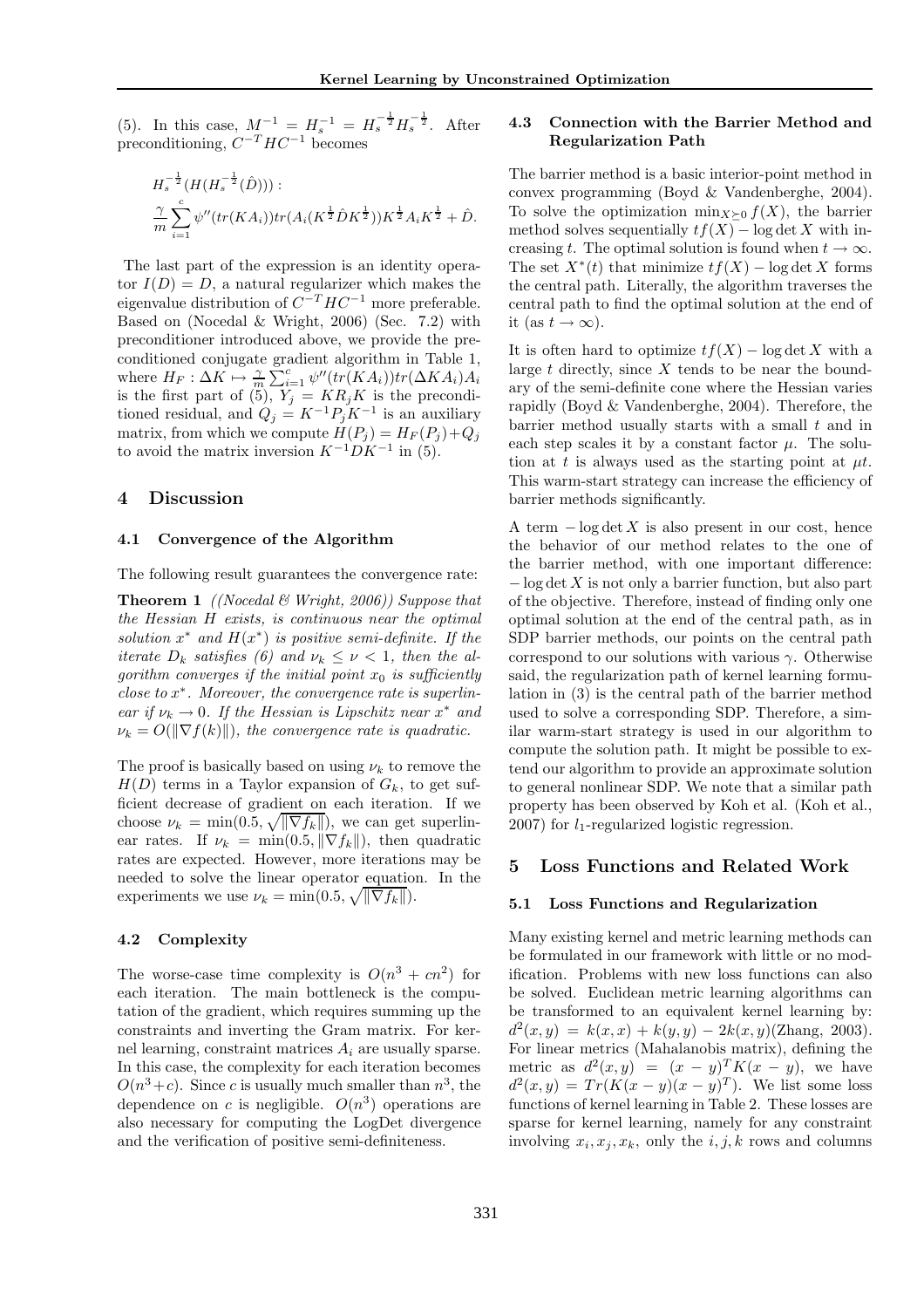are nonzero. In Table 2, we use  $A\{i, j, k\}$  to denote the i, j,  $k^{th}$  row and columns of a matrix A, and similarly  $A\{i, j\}$  for the  $i^{th}$  and  $j^{th}$  row and column of A. These functions can be adapted into linear metric learning by simply change the representation of  $d^2$ .

Table 1: Preconditioned conjugate gradients for the

trust region subproblem<br>input  $\nu_k$ ,  $Z_0 = 0$ ,  $R_0 =$  $i-G_k, Y_0 = -K_kG_kK_k, P_0 =$  $K_kG_kK_k$ ,  $Q_0 = G_k$ . output  $D_k$ if  $||R_0||_F < \epsilon_k$  then return  $D_k = Z_0 = 0$ end if for  $j = 1, 2, ...$  do  $\alpha_i = tr(Y_i R_i) / (tr(P_i Q_i) + tr(P_i, H_F(P_i)))$  $Z_{j+1} = Z_j + \alpha_j P_j$  {Update the direction} if  $||Z_{j+1}||_F \geq \Delta_k$  then Binary search for  $\tau \geq 0$  so that  $D_k = Z_i + \tau P_j$ satisfies  $||D_k||_F = \Delta_k$ return  $D_k$  {Hit boundary} end if  $R_{i+1} = R_i + \alpha_i (H_F(P_i) + Q_i)$  {Update the residual} if  $||R_{j+1}||_F < \nu_k ||G_k||_F$  then return  $D_k = Z_{j+1}$  {Stopping condition} end if  $Y_{j+1} = KR_{j+1}K = Y_j + \alpha_j (K_k H_F(P_j) K_k + P_j)$  $\beta_{j+1} = tr(Y_{j+1}R_{j+1})/tr(Y_jR_j)$  $P_{j+1} = -Y_{j+1} + \beta_{j+1}P_j$  $Q_{i+1} = -R_{i+1} + \beta_{i+1} Q_i$ end for

For piecewise differentiable loss functions, our algorithm can be extended to do subgradient descent. However, a simpler alternative is to use a smooth surrogate, for example, approximate max $(1 - x, 0)$  with

$$
f(x) = \begin{cases} \frac{\frac{2+2t}{3+t} - \frac{4}{3+t}x}{(1-t)(3+t)}(1-x)^2, & x \le t \\ 0, & x > 1 \end{cases}
$$
 (8)

For  $t < 1$ , this function is second-order smooth and a good approximation for max $(1 - x, 0)$  when  $t \to 1$ .

The regularizers used in previous work are similar to the ones we use (e.g. the one in (Kulis et al., 2006) is identical). The term of (Weinberger et al., 2006) can be written as  $Tr(K\sum_{\eta_{ij}}(x_i-x_j)(x_i-x_j))^T$ , where  $\sum$  $\eta_{ij} = 1$  if  $x_i$  and  $x_j$  are of the same class. Substituting  $\eta_{ij}(x_i-x_j)(x_i-x_j)^T$  as  $K_0^{-1}$  in (3) the difference remains in the LogDet term  $-\log \det K$ , which can be interpreted as the barrier for the positive definite constraint. This also holds for (Hoi et al., 2007) and (Li et al., 2007).

### 5.2 Related Work

While the general formulation of previous metric and kernel learning methods is similar to ours, substantial differences lie in the algorithms used. Weinberger et al. (2006) solve a linear metric learning problem with alternating projections between subgradient descent and projection to the semi-definite cone. For every projection, an eigenvalue problem needs to be solved. Kulis et al (2006) use Bregman projection for kernel learning. In each step, the Gram matrix is projected in  $O(n^2)$  onto the half-plane specified by a linear constraint. The semidefinite constraint is implicit so no computation of eigenvalues is needed. The algorithm is also used in  $(Davis et al., 2007)$ . Hoi  $et al. (2007)$ use an SMO-based algorithm to solve kernel learning in the dual. The number of variables in the optimization is c. At each iteration, the algorithm needs to solve an optimization problem on a quadratic function with *n* variables in  $O(n^2)$ .

Most of the above methods are iterative and process a single constraint per iteration with cost  $O(n^2)$ . For convergence, every constraint must be visited several times. For  $t$  sweeps, the overall time complexity is  $O(tcn^2)$ . It is quite possible that c is of the same magnitude, or even much larger than  $n$ , when one constraint is generated for each neighboring pair or all neighboring triplets of labeled items, as in (Weinberger et al., 2006). In such cases, a  $O(cn^2)$  algorithm needs a much larger factor than the  $O(n^3)$  algorithm we proposed.

Weinberger and Saul (2008) propose a method that exploits the piecewise-linear property of the hinge loss to compute the gradient in a time independent on  $c$ , in linear metric learning. This makes their algorithm faster than ours (notice that their speed-up can also be used for our method using the hinge-loss and subgradient methods). However, for more general loss functions, as pursued here, the speed-up does not apply.

# 6 Experiments

We refer to our algorithm as TRIN (Trust-Region Inexact Newton). All experiments are run using a single core on a dual-core Pentium Xeon 5130 PC.

### 6.1 Speed in Linear Metric Learning

Here we compare the speed of TRIN and the ITML algorithm (Davis et al., 2007) in linear metric learning. We use the same loss function and constraint matrices as in (Davis et al., 2007). Note that TRIN is not particularly profiled for linear metric learning, since every iteration takes  $O(cd^2)$  if c is larger than d. However, this evens the ground with ITML, since a sweep in ITML also takes  $O(cd^2)$ .

Experiments are run on the Spambase dataset from the UCI machine learning repository, which has 4601 examples in 57 dimensions. We randomly choose 400,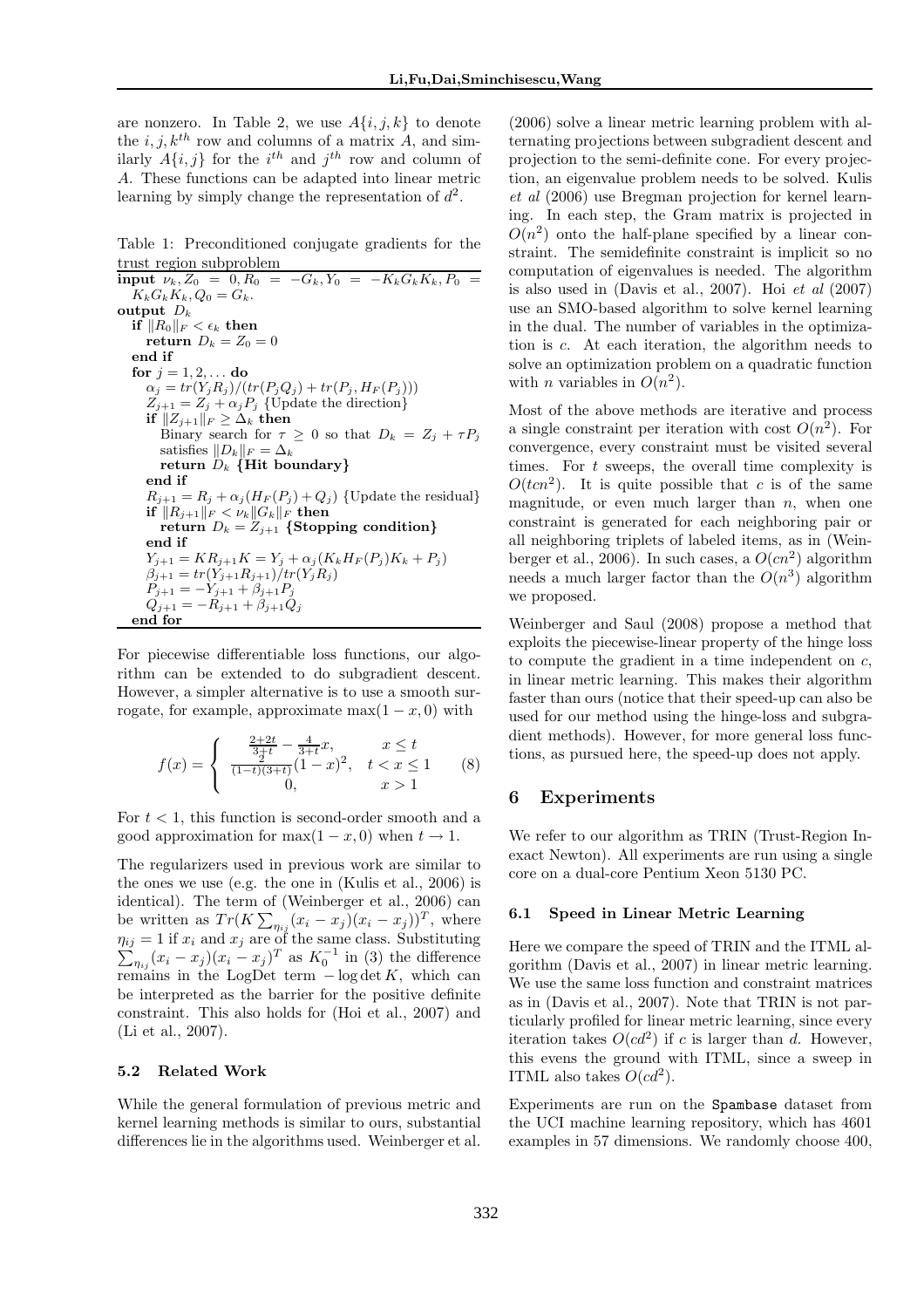| Loss Function                                                                                                                                                              | Pattern of Constraint Matrix                                                                                                                                                                                                                                                                                                           | $\rm{Literature}$       |
|----------------------------------------------------------------------------------------------------------------------------------------------------------------------------|----------------------------------------------------------------------------------------------------------------------------------------------------------------------------------------------------------------------------------------------------------------------------------------------------------------------------------------|-------------------------|
| Log-loss: $\psi(x) = \log(1 + \exp(-2x))$                                                                                                                                  |                                                                                                                                                                                                                                                                                                                                        |                         |
| LMNN-loss: $\psi(x) = \max(1-x, 0)$                                                                                                                                        | $A{i, j, k} = \begin{bmatrix} 0 & -1 & 1 \\ -1 & 1 & 0 \\ 1 & 0 & -1 \\ 0 & -1 & 1 \\ -1 & 1 & 0 \\ 1 & 0 & -1 \\ 1 & 0 & -1 \\ 0 & -1 & 1 \\ 0 & -1 & 1 \\ 1 & 0 & -1 \end{bmatrix}$ (Weinberger et al., 2006)<br>$A{i, j, k} = \begin{bmatrix} 0 & -1 & 1 \\ -1 & 1 & 0 \\ 0 & -1 & 1 \\ 1 & 0 & -1 \end{bmatrix}$ (Li et al., 2007) |                         |
| Linear loss: $\psi(x) = -x$                                                                                                                                                |                                                                                                                                                                                                                                                                                                                                        |                         |
| ITML loss: $\psi(x) = \begin{cases} 1(x > u)(\frac{x}{u} - \log \frac{x}{u} - 1), & y_i = y_j \\ 1(x < l)(\frac{x}{l} - \log \frac{x}{l} - 1), & y_i \neq y_j \end{cases}$ | $A\{i,j\} = \begin{bmatrix} 1 & -1 \\ -1 & 1 \end{bmatrix}$                                                                                                                                                                                                                                                                            | (Davis et al., $2007$ ) |
| Hoi loss: $\psi(x) = \max(1 - x, 0)$                                                                                                                                       | $A\{i,j\} = \begin{bmatrix} 0 & 1 \\ 1 & 0 \end{bmatrix}$                                                                                                                                                                                                                                                                              | (Hoi et al., 2007)      |

Table 2: List of the loss functions used in previous work and the newly proposed loss function.  $y_i = y_j$  means that items i and j are in the same class, while  $y_i \neq y_j$  means that i and j are in different classes.

800 or 6400 item pairs and add a constraint for each. The convergence tolerance is set to  $10^{-3}$ . The initial kernel  $K_0$  is set to the identity matrix. Both algorithms are tested on 9 parameters  $10^{-4} - 10^{4}$ .  $\gamma$  is not normalized by the number of labeled samples  $m$  here to provide equal comparison with ITML. The result is averaged over 20 random trials. The ITML code was made available by the authors (Davis et al., 2007).

The results are shown in fig. 1. ITML scales unfavorably with the number of constraints. With increasing number of constraints, the performance of ITML deteriorates heavily, whereas TRIN is virtually unaffected. For 6400 constraints, ITML only converges on the first 4 parameters in the 8000 sweeps limit. In fig. 1 we notice that the error rate drops significantly as more constraints are added, which suggests that methods that can deal with many constraints time-effectively are likely to be more successful learners.



Figure 1: Comparison of the speed of ITML and the trust-region Newton method. The performance of ITML drops when the number of constraints increases. In contrast the speed of TRIN is roughly unaffected.

# 6.2 Regularization Path and Speed in Kernel Learning

Here we test the number of steps required for convergence and running times for kernel learning. Also, we compare the speed of computing many solutions on the regularization path, with the one computing a single one. Comparisons are not done with the lowrank ITML kernel learning method (Kulis et al., 2006), since in this setting (we use  $50n$  constraints), all methods that depend on the number of constraints  $(O(cn^2))$ complexity) are too slow to terminate in a reasonable time. Instead, we compare with a Polak-Ribiere<sup>+</sup> conjugate gradient method (Nocedal & Wright, 2006) on our unconstrained formulation.

We use the log-loss in this experiment and test on several UCI datasets. A random 50% of the items are labeled. For each labeled item, 100 constraints are generated from each pair between 10 in-class neighbors and 10 out-class neighbors of the item – total  $50n$  constraints. The initial kernel used for penalty is the pseudo-inverse of the Laplacian of the adjacency graph, built using the Gaussian kernel  $p_{ij}$  =  $\exp(-\frac{\|x_i-x_j\|^2}{\sigma^2})$ . Convergence tolerance is set to  $10^{-3}$ and results are averaged over 50 random trials.

To test the regularization path of the algorithm, we search  $\gamma$  in the range  $2^{-12} - 2^{16}$ . Like barrier methods, for each  $\gamma$  we initialize using the solution from solving for the previous regularization parameter. By multiplying  $\gamma$  each time with a multiplier  $\alpha$  we instantiate points on the regularization path. The baseline is the solution for  $\gamma = 2^{16}$ . For each multiplier α, we also compute the baseline solution for  $\gamma = 2^{16}$ when  $\alpha \gamma \geq 2^{16}$ . The results are shown in Table 3 and 4. The average number of iterations needed for TRIN ranges from 10 to 263, with convergence rate seemingly depending more on the intrinsic 'hardness'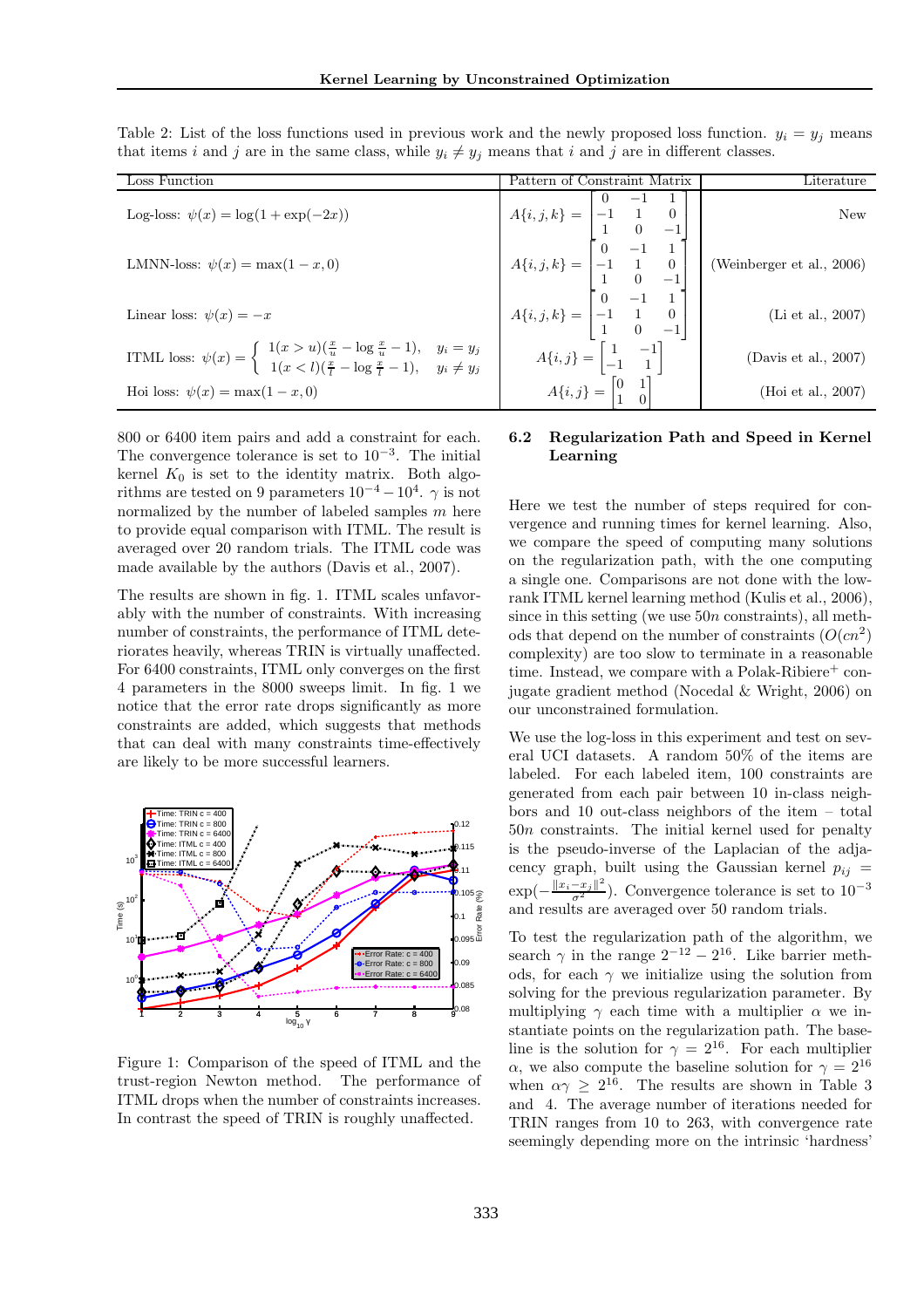| Dataset                    |              | Changing multiplier $\alpha$ |       |        |        |        | Baseline |        |        |
|----------------------------|--------------|------------------------------|-------|--------|--------|--------|----------|--------|--------|
| Multiplier $c$             |              | 2                            |       | 8      | 16     | 32     | 64       | 128    |        |
| No. of parms               |              | 29                           | 15    | 11     | 8      |        | 6        | 5      |        |
| $(699 \times 9)$<br>Breast | Iter:        | 101.9                        | 54.8  | 42.6   | 34.5   | 32.0   | 30.1     | 26.9   | 14.3   |
| No. var: 243951            | Time $(s)$ : | 400.0                        | 221.6 | 171.6  | 139.1  | 129.6  | 122.1    | 106.4  | 55.4   |
| Sonar $(208 \times 61)$    | Iter:        | 262.4                        | 212.3 | 267.8  | 308.3  | 604.0  | 465.0    | 1343.8 | >10000 |
| No. var: 21528             | Time $(s)$ : | 70.8                         | 64.5  | 106.9  | 157.3  | 520.4  | 261.0    | 2452.2 | >10000 |
| Iono $(351 \times 33)$     | Iter:        | 348.7                        | 539.0 | 797.9  | 1411.6 | 1746.9 | 1731.9   | 3173.1 | >10000 |
| No. var: 61425             | Time $(s)$ : | 293.9                        | 538.9 | 1051.5 | 2930.3 | 4067.6 | 4460.5   | 9232.4 | >10000 |
| Heart $(270 \times 14)$    | Iter:        | 78.8                         | 51.6  | 39.9   | 32.3   | 29.6   | 26.4     | 26.3   | 13.2   |
| No. var: 36315             | Time $(s)$ : | 29.4                         | 27.2  | 21.6   | 17.5   | 16.2   | 15.0     | 13.7   | 5.4    |
| Wine $(178 \times 9)$      | Iter:        | 73.4                         | 45.8  | 35.5   | 29.5   | 27.0   | 24.6     | 22.2   | 10.1   |
| No. var: 15753             | Time $(s)$ : | 17.6                         | 10.6  | 9.0    | 7.6    | 6.0    | $5.6\,$  | 5.1    | 1.8    |

Table 3: Speed, convergence rate and path of TRIN. The number of examples and problem dimension of the problem are shown in parentheses. The number of distinct optimization variables is also shown under "No. var".

Table 4: Speed, convergence rate and path of CG. The number of examples and the problem dimension are shown in parentheses. The number of distinct optimization variables is also shown under 'No. var'.

| Dataset                    |              | Changing multiplier $\alpha$ |        |        |        |        |         | Baseline |        |
|----------------------------|--------------|------------------------------|--------|--------|--------|--------|---------|----------|--------|
| Multiplier $c$             |              | 2                            |        | 8      | 16     | 32     | 64      | 128      |        |
| No. of parms               |              | 29                           | 15     | 11     | 8      | ⇁      | 6       | 5        |        |
| $(699 \times 9)$<br>Breast | Iter:        | 245.3                        | 152.5  | 121.2  | 104.9  | 90.7   | 85.9    | 76.3     | 96.4   |
| No. var: 243951            | Time $(s)$ : | 766.1                        | 483.6  | 401.7  | 343.6  | 296.9  | 285.1   | 253.1    | 815.2  |
| Sonar $(208 \times 61)$    | Iter:        | 14826.3                      | 9191.7 | 7863.1 | 6733.9 | 6111.5 | 5307.5  | 5458     | 5220.8 |
| No. var: 21528             | Time $(s)$ : | 4759.6                       | 3125.7 | 2688.5 | 2279.4 | 2127.4 | 1969.1  | 1996.0   | 3080.8 |
| Iono $(351 \times 33)$     | Iter:        | >10000                       | >10000 | >10000 | >10000 | >10000 | 8322    | 7123.6   | >10000 |
| No. var: 61425             | Time $(s)$ : | >10000                       | >10000 | >10000 | >10000 | >10000 | 11293.5 | 9784.7   | >10000 |
| Heart $(270 \times 14)$    | Iter:        | 364.1                        | 231.9  | 178.9  | 155.1  | 143.4  | 118.9   | 119.6    | 119.7  |
| No. var: 36315             | Time $(s)$ : | 97.4                         | 63.3   | 50.5   | 45.7   | 42.8   | 35.6    | 36.6     | 73.5   |
| Wine $(178 \times 9)$      | Iter:        | 220.5                        | 134.6  | 105.7  | 90.7   | 80.4   | 71.3    | 71.5     | 72.5   |
| No. var: 15753             | Time $(s)$ : | 24.6                         | 15.0   | 11.8   | 10.2   | 9.1    | 8.4     | 8.4      | 12.9   |

of the dataset than the size of the kernel matrix, per se. Both algorithms seem to be able to compute a number of solutions with no significant overhead compared to the work required to compute a single one, sometimes even faster. In the 'hard' Iono and Sonar datasets, the speed of conjugate gradient is very slow, whereas TRIN solves the problem fairly quickly. But even for the 'easy' datasets where conjugate gradient has good convergence rates, TRIN is still about twice as fast.

### 6.3 Loss Functions

In this experiment we use the same setting as previously but focus on different loss functions. We test the first four losses in Table 2, where LMNN is approximated by (8) with  $t = 0.7$ . For classification, we follow (Li et al., 2007) to do Kernel PCA on the learned kernels to obtain a 10-dimensional representation of each item, then 1-NN is used to classify. The results are shown in Table 5. There are no significant differences between the log-Loss, ITML loss and LMNN loss. However these losses are better than the simple linear ones in several datasets. All methods perform better than the baseline Laplacian Eigenmaps, where label information is only used for 1-NN classification.

#### 6.4 uspst Dataset

We did kernel learning experiments on the testset of USPS, which has 2007 examples. The kernel matrix has 2015028 distinct entries, which makes optimization very difficult. Using log-loss and a multiplier  $\alpha = 32$ , we are able to get the kernel learning solution for 7 different  $\gamma$  in less than 1 hour. The number of constraints used is 40100. The results are averaged over 10 random trials. The results are shown in fig. 2.

# 7 Conclusion

A framework for kernel learning based on Bregman divergences is proposed. Different from existing algorithms, the problem is formulated as unconstrained optimization solved with a trust-region inexact Newton method. Each iteration needs  $O(n^3 + cn^2)$  but the method can take advantage of the sparsity of constraint matrices to obtain an effective complexity  $O(n^3)$ . The regularization path of our problem coincides with the corresponding central path of the barrier method, so we can obtain a number of solutions on the regularization path with no significant additional com-